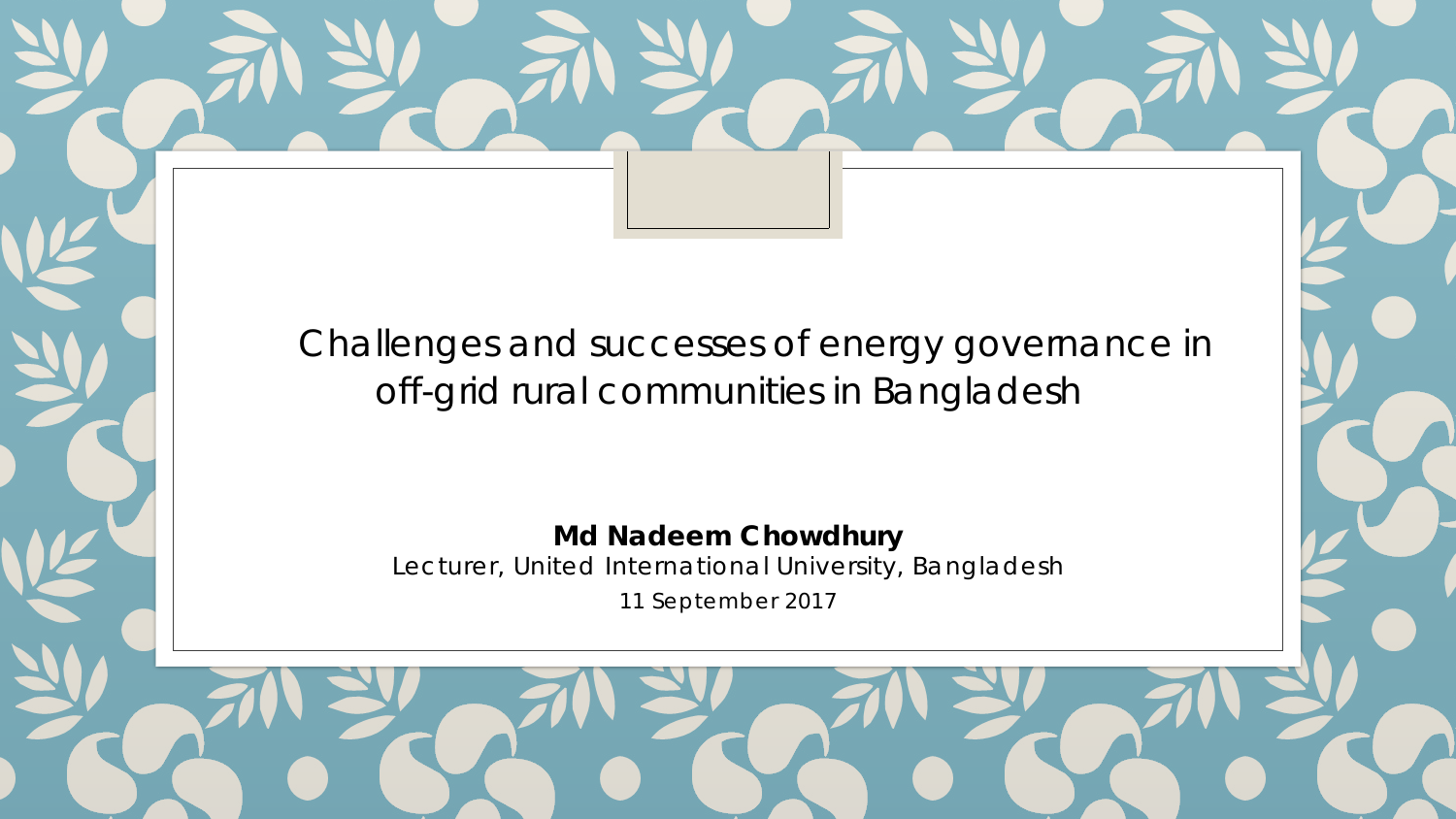# Solar energy in Bangladesh

- Annual average solar radiation of 1900 kWh/m<sup>2</sup>
- About 40% of the total population are living in off-grid areas
- Mini-grid solar energy project Large scale
	- First implemented in 1996
	- 7 operational mini-grids with 11 more under construction
	- High establishment, transmission and distribution costs
- Solar home system (SHS) Individual scale
	- Very popular About 4.12 million SHSs have been installed
	- SHS is more money extracting, provides lighting with little socio-economic benefit
- Solar nano-grid (SONG) Community scale
	- Aims to overcome the limitations of previous off-grid solar energy models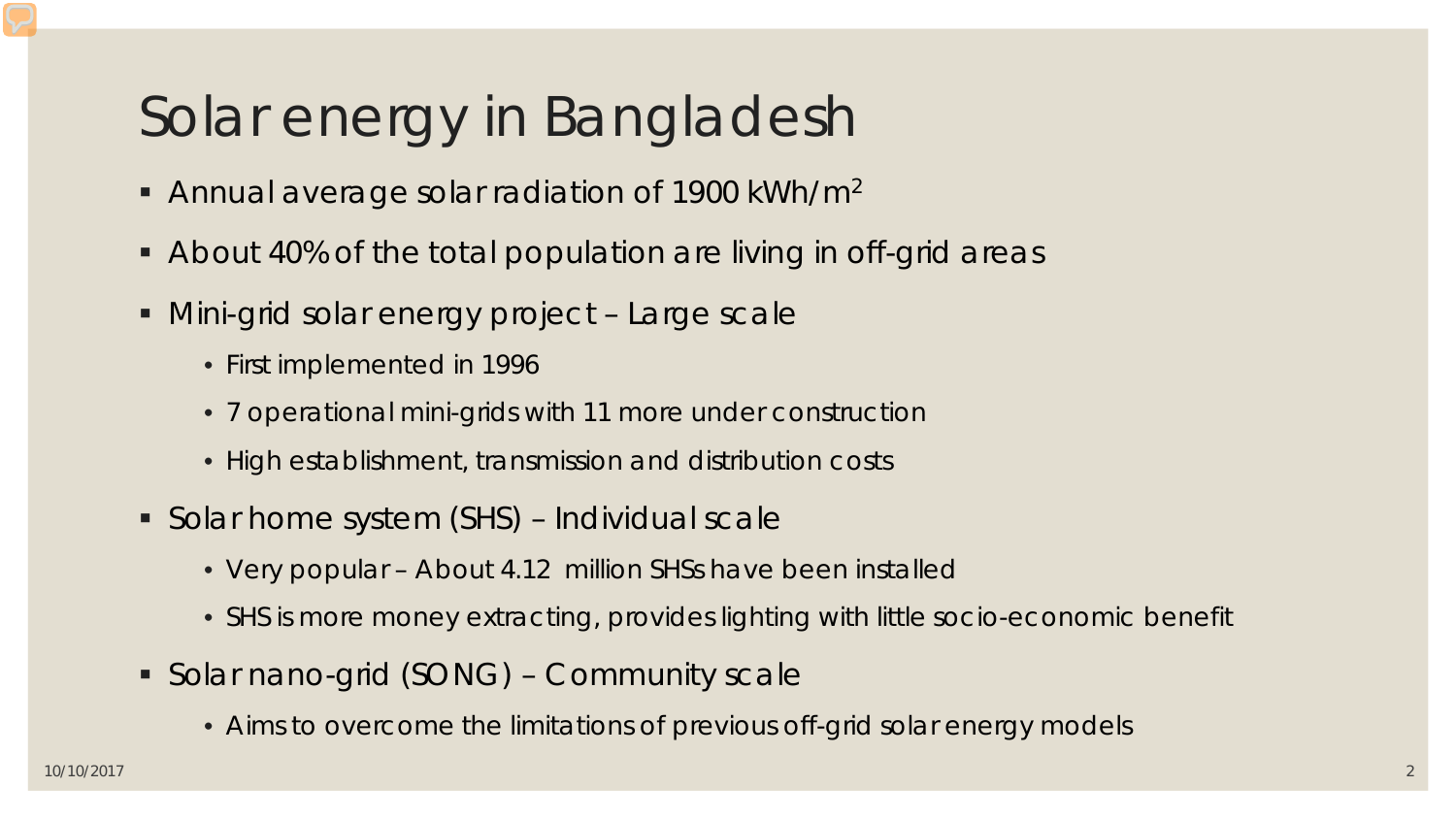# Solar Nano Grid (SONG) project

- **Project aims** 
	- Concept of 'a service not a product'
	- Meeting the demand of 20-50 households
	- Energy for productive household uses
	- Energy for community businesses or services
- **Stakeholders** 
	- Loughborough University (LU), UK Project leader, project funded by EPSRC
	- United International University (UIU), Bangladesh Research partner
	- Grameen Shakti NGO which run the nano grids
	- Two off-grid communities Faitang (refugee camp) and Baroihati (village)

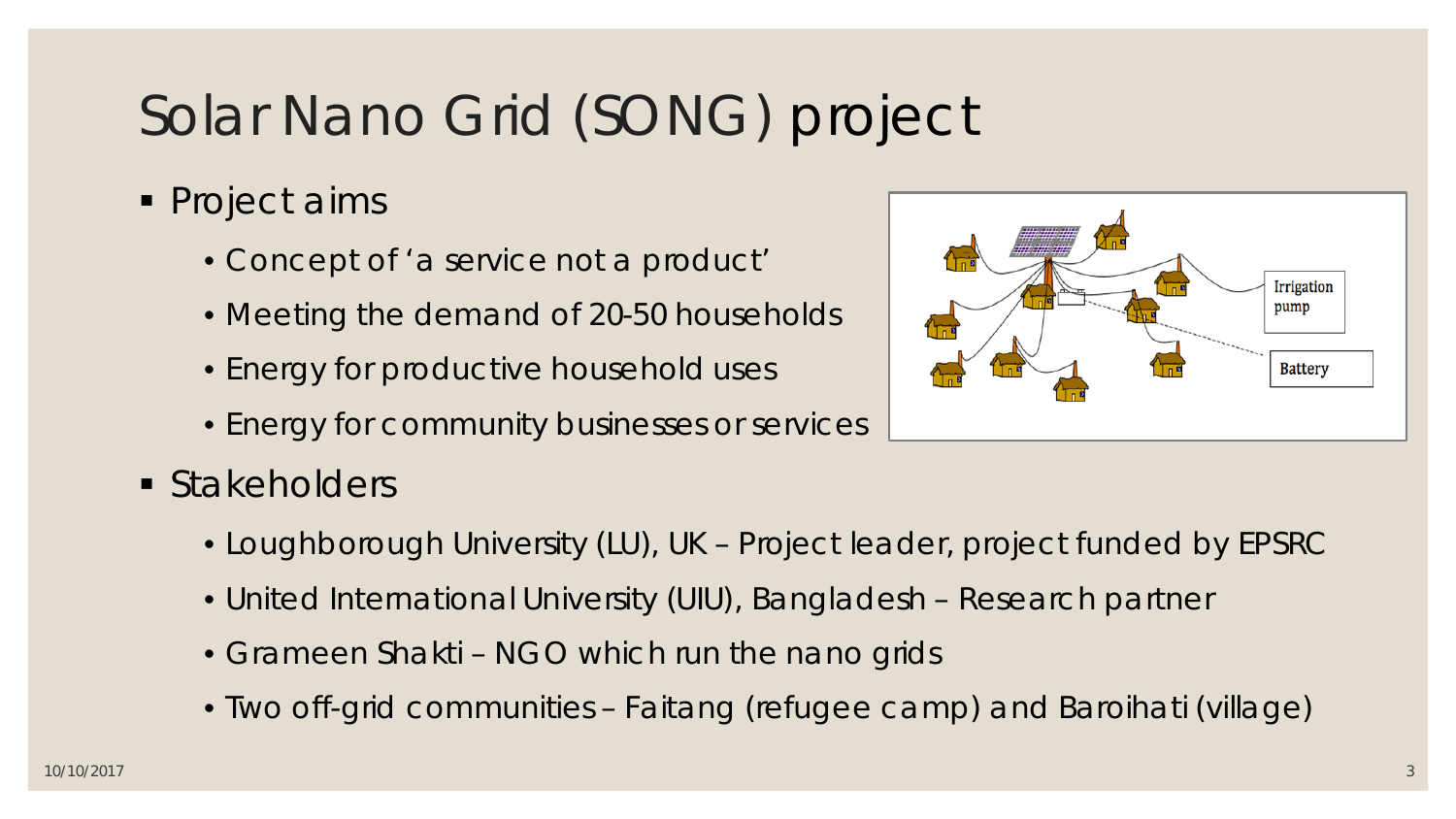## Energy governance

- **Effective management and coordination of efforts promoting:** 
	- Energy access
	- Social equality
	- Economic activity
	- Sustainable energy solution for off-grid communities
- Cooperation is essential between two interdependent governing bodies:
	- 1. An organisation with managerial and technical capacity to run the nano grid.
		- For example: Grameen Shakti in Bangladesh and SCODE in Kenya.
	- 2. A community committee deciding fair and efficient use of the nano grid.
		- For example: Village Energy Committee (VEC) or Panchayat.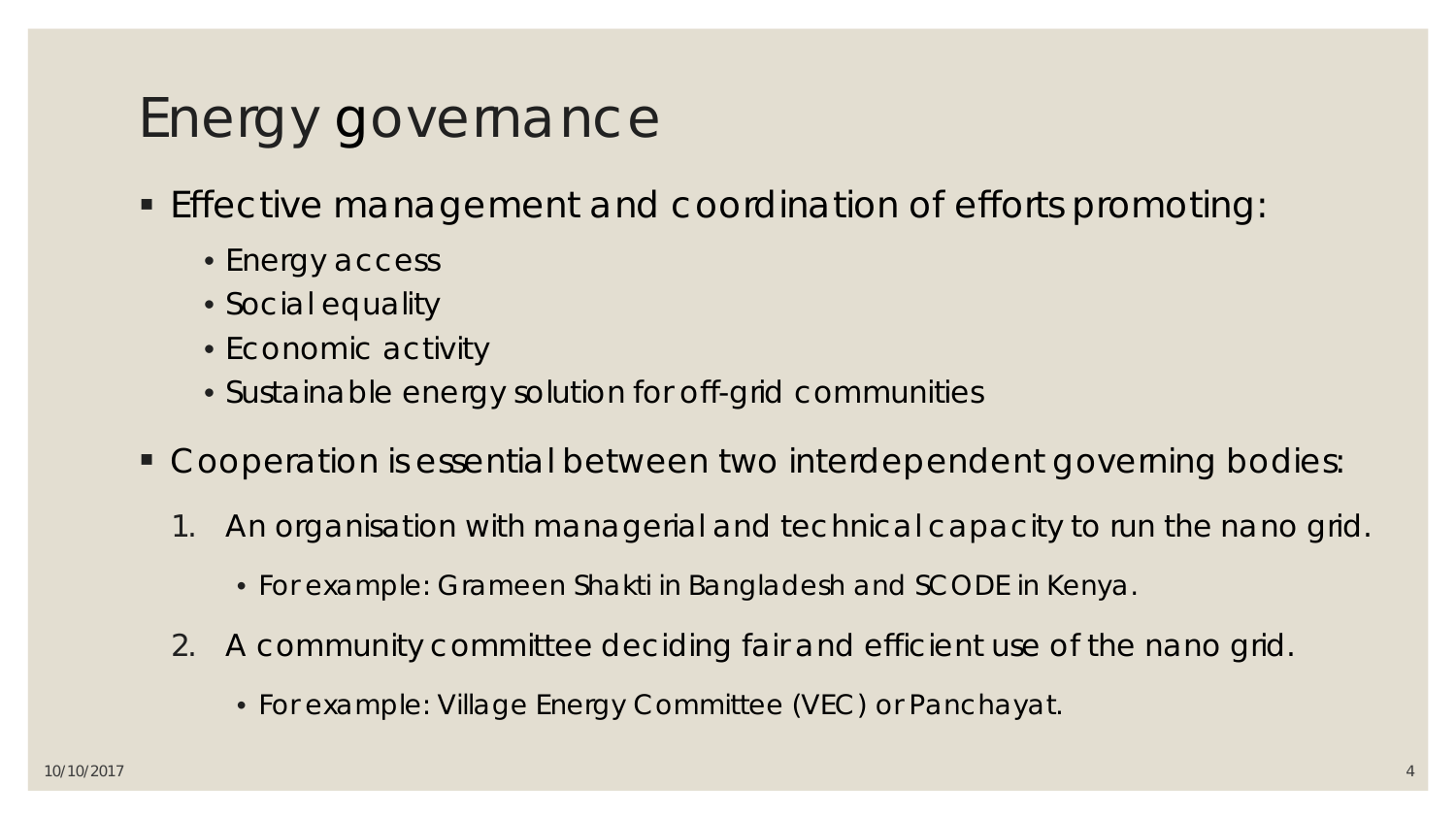#### Challenges in establishing energy governance

- Grameen Shakti:
	- Lack of understanding the main essence of the SONG project
	- The nature and the profit-orientation of the project is new to them
	- SHS has established a rigid 'product selling' mindset
	- Restriction, Influence and constant intervention from UIU and LU
	- Miscommunication with UIU and LU
	- Lack of managerial and technical capacity
	- No investment from Grameen Shakti yet, so lack of motivation
- VEC:
	- Panchayat normally deals with social issues, not business
	- Private entrepreneurship is more common for business
	- Grameen Shakti feels VEC could rival their authority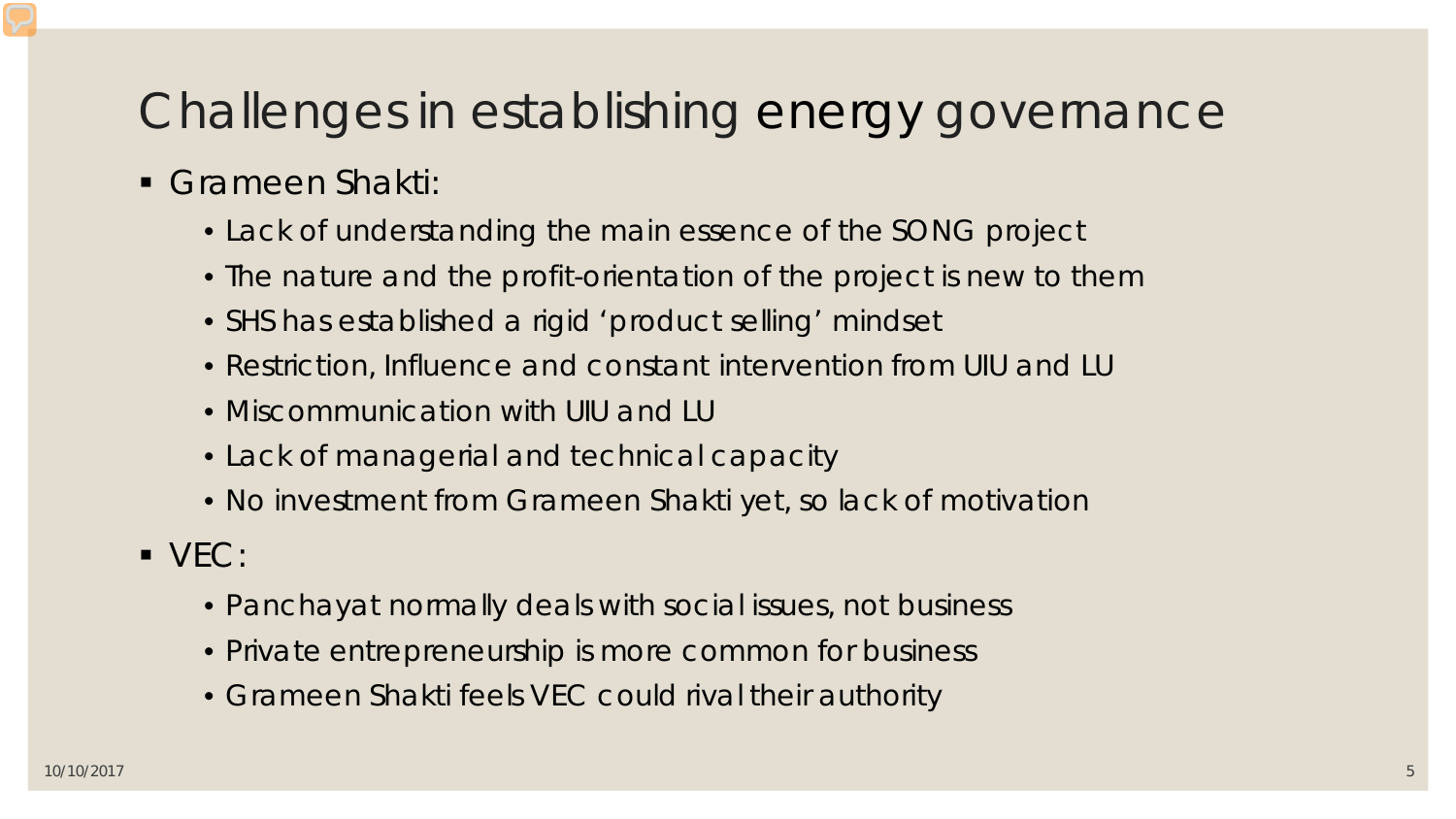#### Challenges caused by present energy governance

- **Social challenges** 
	- Lack of communal feel in both communities
	- Theft from the system (panels in Faitang, energy in Baroihati)
	- Exploitation by existing power structures (politicians, informal groups)
	- Difficulties of including women
- **F** Technical challenges
	- Supply of faulty meters
	- Lack of maintenance
	- Experimentation with inappropriate appliances
	- Calibration of meters/Wrong tariff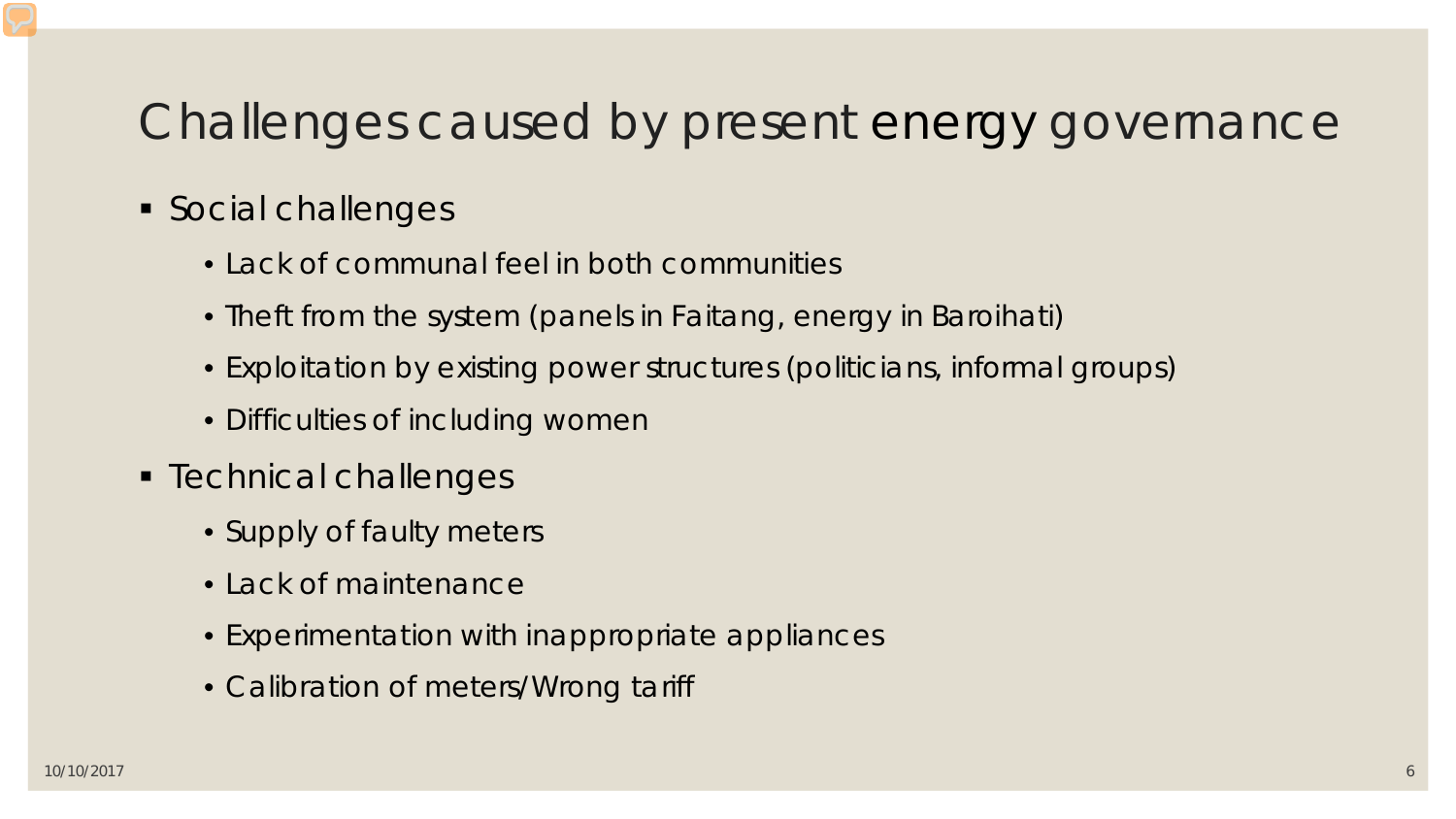#### Challenges caused by present energy governance

- **Financial Challenges** 
	- Community businesses or services are missing in both communities
	- Community fund is non-existent
	- No platform to initiate finance for community services
- Managerial Challenges
	- Misunderstandings between Grameen Shakti and Community
	- Poor cooperation from the local vendor
	- No project progress evaluation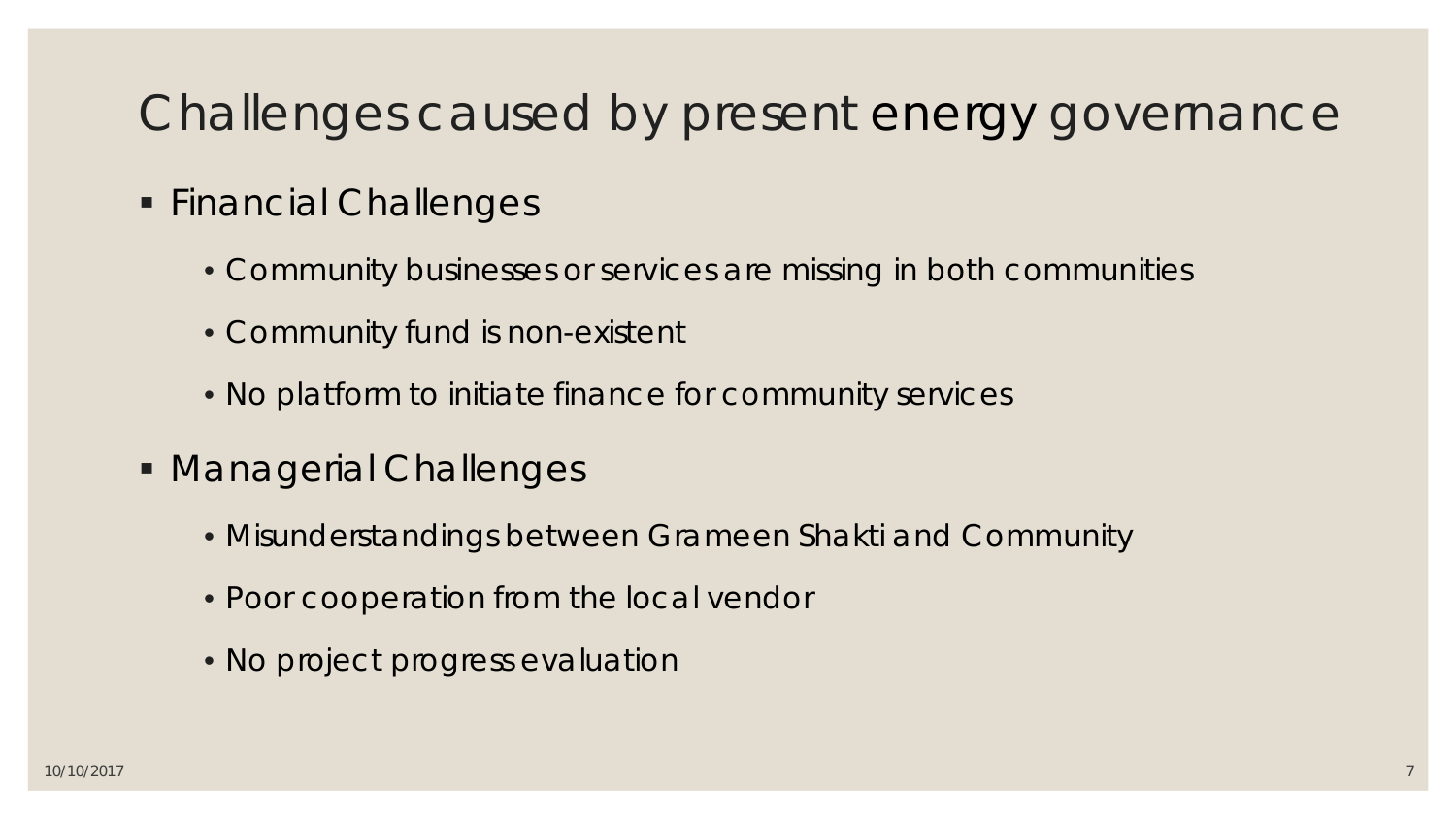### Successes of present energy governance

- Capacity building in progress
	- Grameen Shakti is building both their technical and managerial capacity
	- UIU is also building their capacity in project governance
	- Both Grameen Shakti and UIU is now planning for initiating VEC
- **Access to energy from SONG** 
	- In Faitang 60% and in Baroihati 50% of the households have energy access
	- In Baroihati the community is trying a water pump for irrigation
	- Clothes making and children's paintings are taking place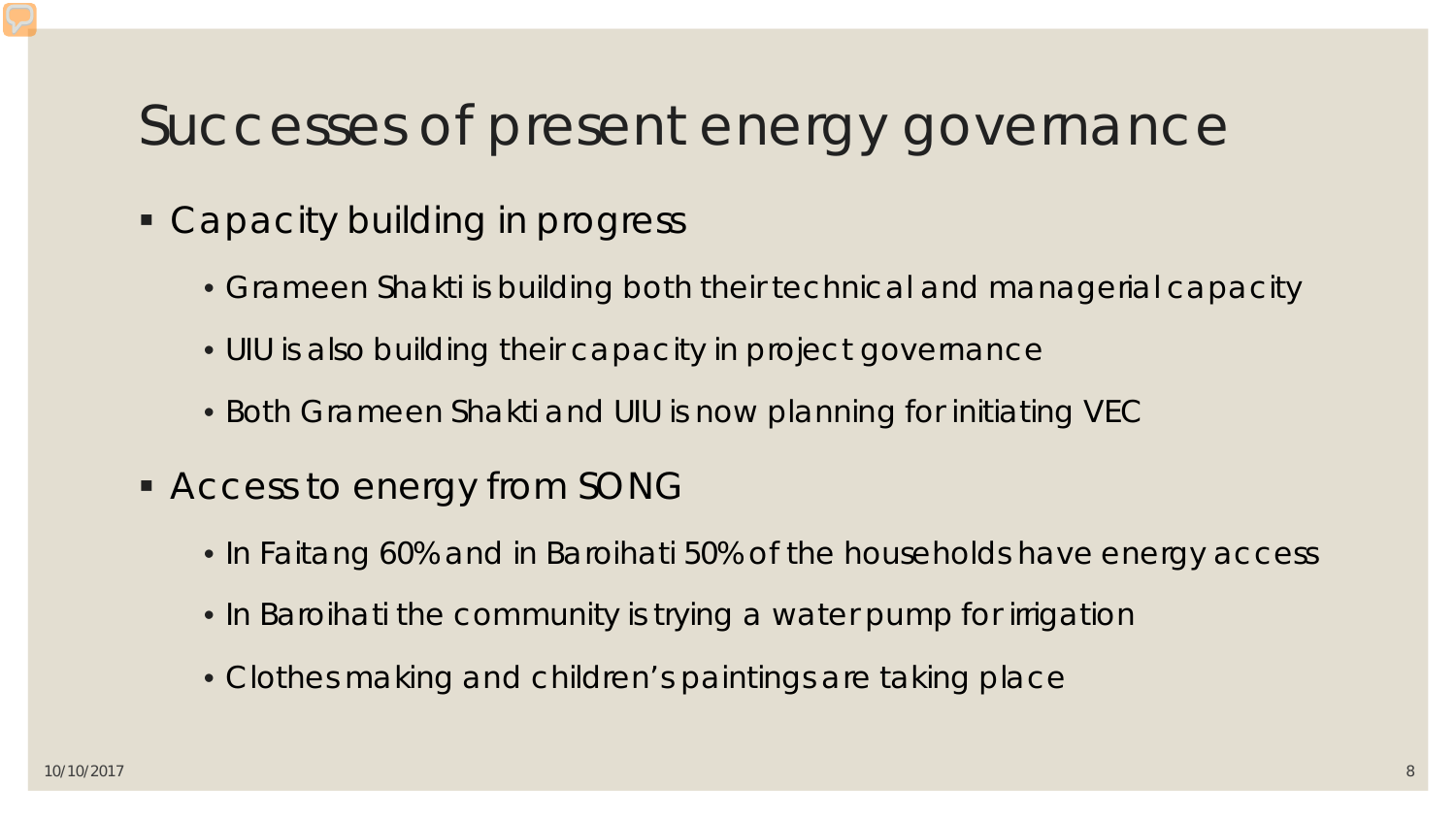





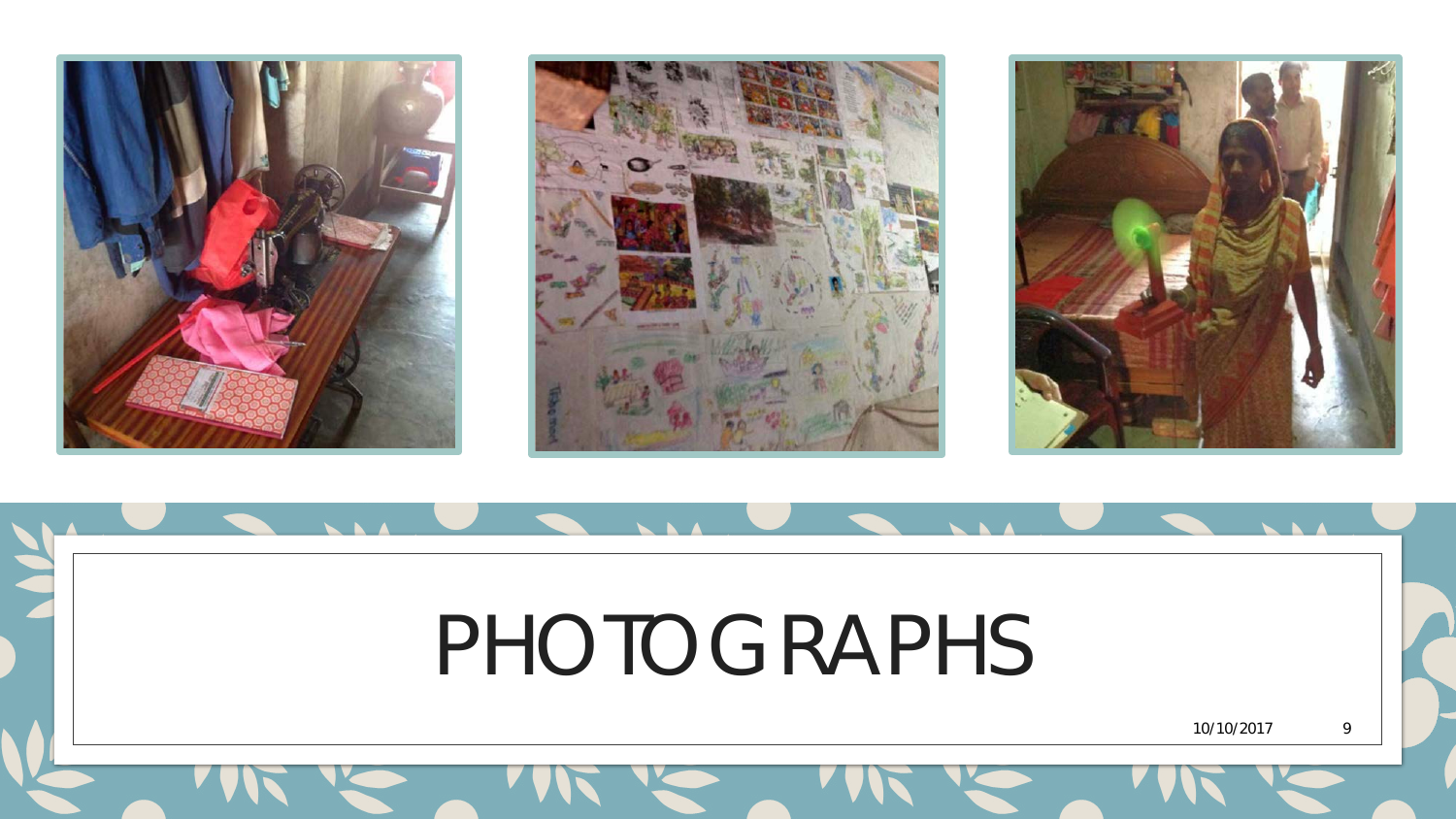

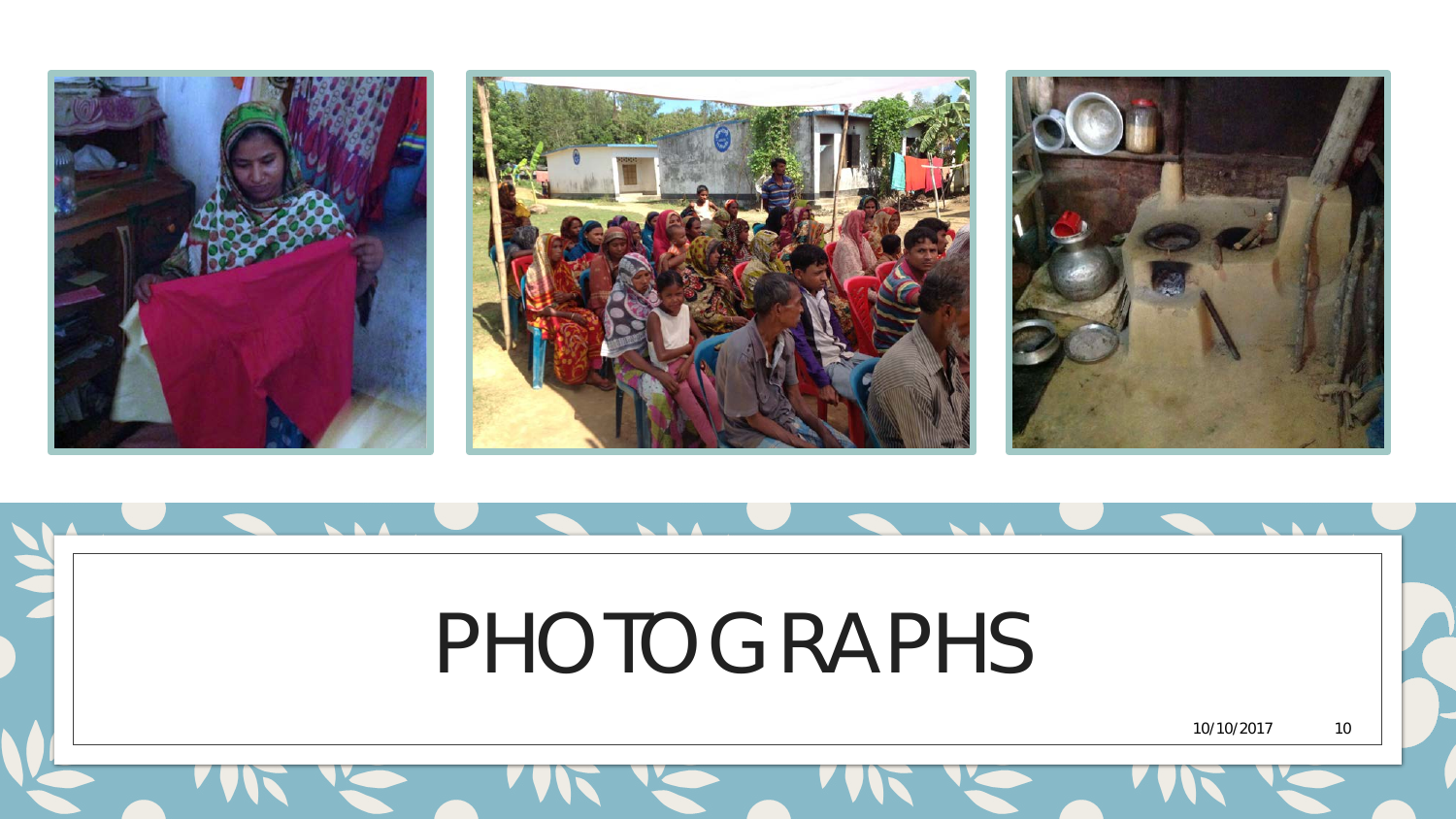## Lessons and questions from the project

Lessons:

- There is a need for continuous evaluation of the project
- Everyone needs to know what they are doing and how they fit into the larger picture
- Researchers have to recognise the importance of existing socio-political dynamics within the community at an early stage
- here is a big need to conduct regular visits and assessments
- Questions:
	- Would the Bangladesh projects have been more successful with a proper VEC/Panchayat?
	- What are the alternatives energy governing structures?
	- How to overcome the reluctance about VECs/Panchayats in Bangladesh?
	- How can governance be improved in the Bangladesh projects?